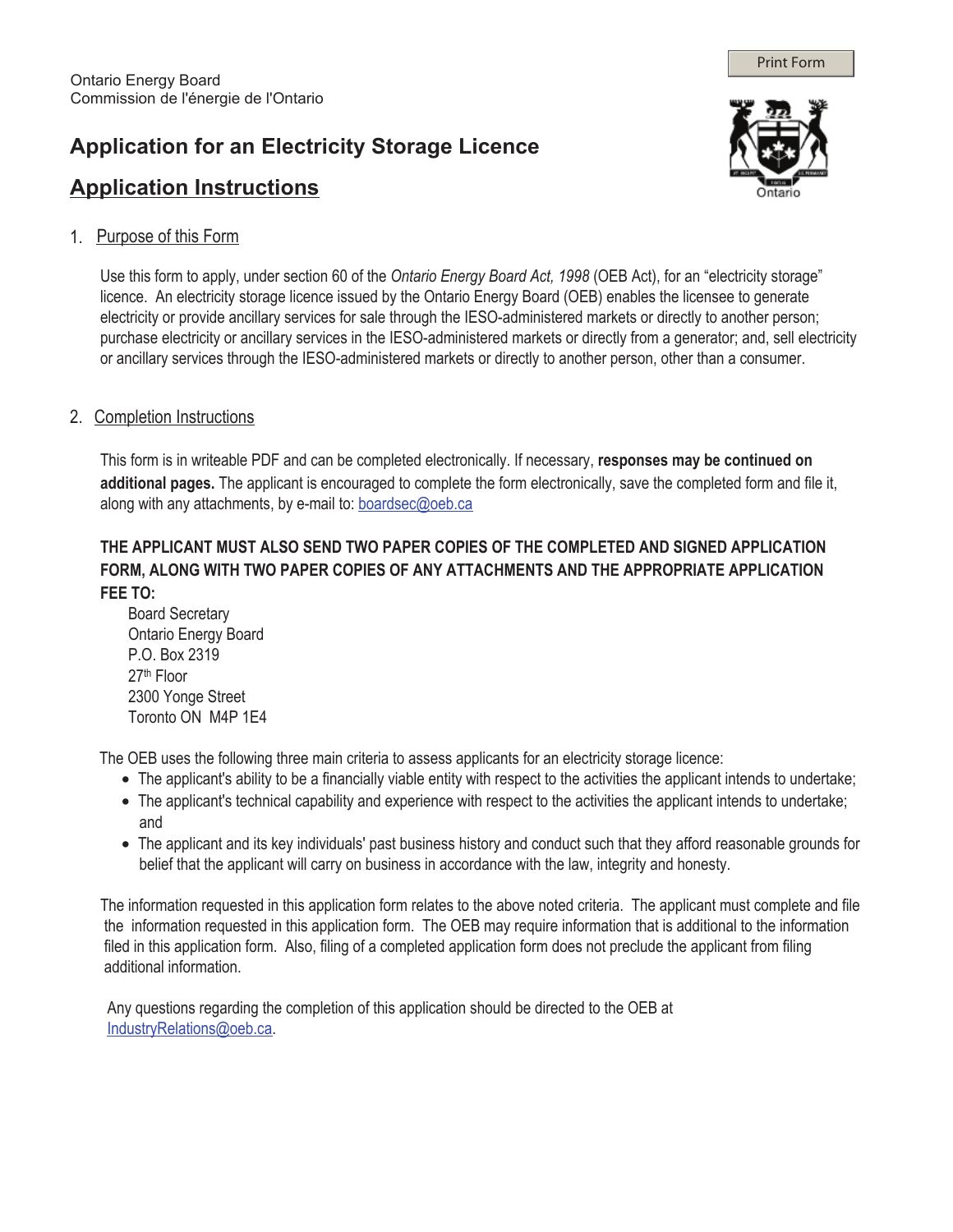#### 3. Application and Registration Fees

A non-refundable application fee is required to process this application. Please enclose a cheque or money order made payable to the **ONTARIO ENERGY BOARD**. If a licence is issued, the licensee may be required to pay an annual registration fee. The amounts of the application fee and the annual registration fee are indicated on the "Apply for a Licence" page of the "Industry" section of the OEB's website at www.oeb.ca

#### 4. Confidentiality

Information filed as part of or in support of sections 12 to 16 of this application will be treated as confidential. All other information filed as part of or in support of this application will be placed on the public record. Where the applicant objects to public disclosure of information filed as part of or in support of sections other than sections 12 to 16, the applicant must follow the procedure set out in the OEB's Practice Direction on Confidential Filings.

#### 5. Important Information

Applicants should consider the timelines required to process applications to avoid submitting applications too early or too late. Submitting applications too early without reasonable certainty of the proposed licensed activities will impede regulatory efficiency while submitting applications too late will leave the applicant to bear the risk of delayed commencement of licensed activities. Processing timelines are indicated on the "Apply for a Licence" page of the OEB's website at www.oeb.ca. If submitted incomplete, there may be a delay in processing the application.

 Applicants must make a copy of the non-confidential sections of the application available to any person who requests a copy of the application.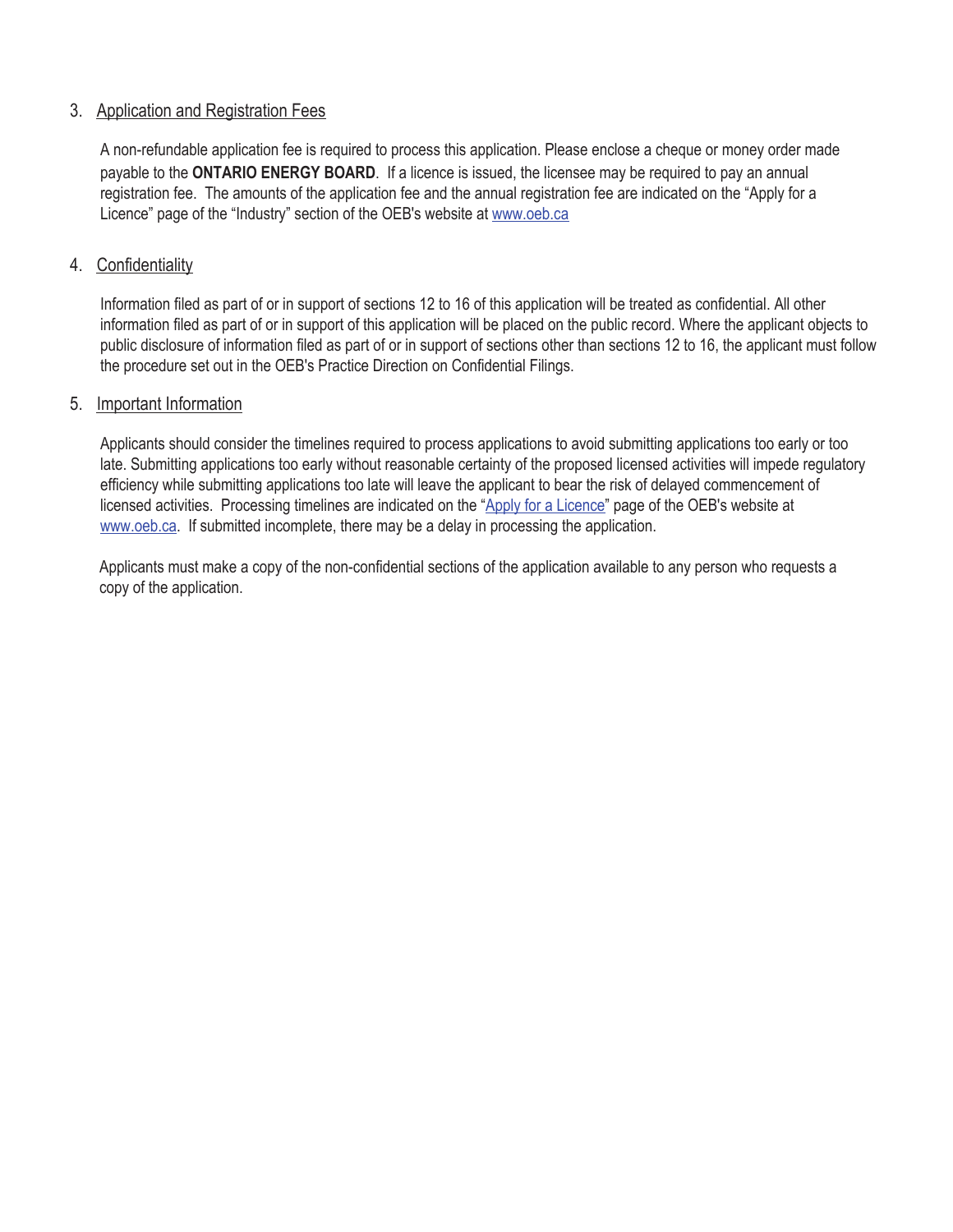Facsimile: (416) 440-7656 Telephone: 1-888-632-6273 Toronto ON M4P 1E4 27th Floor 2300 Yonge Street P.O. Box 2319 **Board Ontario Energy** 

Télécopieur: (416) 440-7656 Téléphone: 1-888-632-6273 Toronto ON M4P 1E4 27e étage 2300, rue Yonge C.P. 2319 **l'Ontario Commission de l'énergie** 



For Office Use Only

EB-

Application Number

Date Received

## **Application for an Electricity Storage Licence**

## **1. The Applicant**

| Legal Name of the Applicant:                                                                                                                              |
|-----------------------------------------------------------------------------------------------------------------------------------------------------------|
| Ellwood Energy Storage LP                                                                                                                                 |
| <b>Business Classification:</b>                                                                                                                           |
| Sole Proprietor                                                                                                                                           |
| Partnership                                                                                                                                               |
| Corporation                                                                                                                                               |
| <b>Limited Partnership</b><br>Other (describe)<br>$\sqrt{ }$                                                                                              |
| Date of formation or incorporation: July 2016                                                                                                             |
| Place of formation or incorporation:                                                                                                                      |
| Province/State<br>Guelph                                                                                                                                  |
| Canada<br>Country                                                                                                                                         |
| If the applicant is an individual, the applicant must be at least 18 years old. If the applicant is an individual, is he or<br>she at least 18 years old? |
| $\sqrt{ }$ Yes                                                                                                                                            |
| No                                                                                                                                                        |
| Not Applicable - not an individual                                                                                                                        |
| Head Office or Business Address of Applicant<br>Concelian Color                                                                                           |

| Canadian Solar         |                                |                              |                 |
|------------------------|--------------------------------|------------------------------|-----------------|
| City                   | Province/State                 | Country                      | Postal/Zip Code |
| Austin                 | TX                             | <b>United States</b>         | 78702           |
| <b>Phone Number</b>    | Toll Free (if available)       | E-mail Address               |                 |
| 415-246-8155           |                                | noel.dugan@canadiansolar.com |                 |
| <b>Website Address</b> | https://www.canadiansolar.com/ |                              |                 |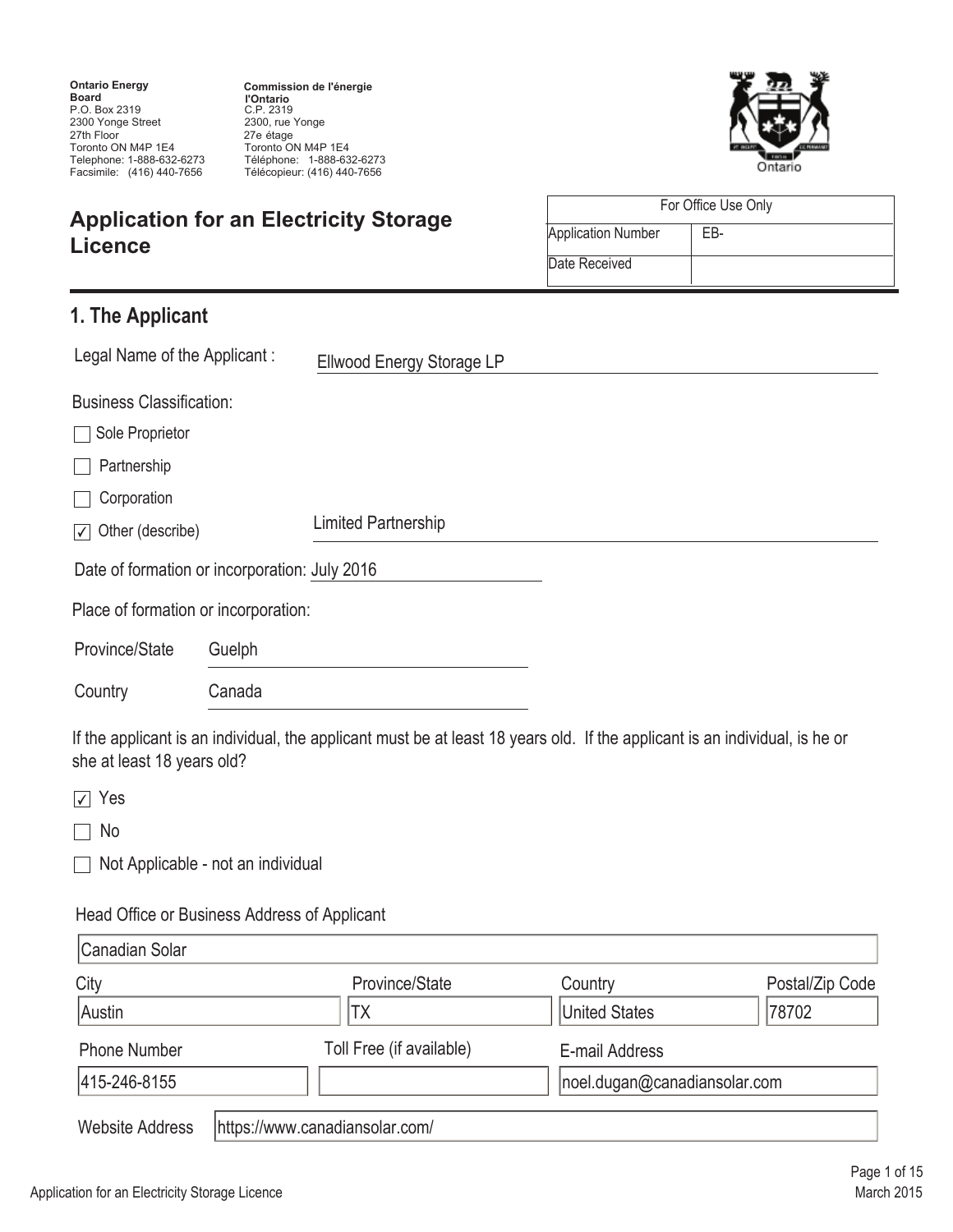### **2. Application Type**

□ New

 $\triangledown$  Renewal, provide the licence number and expiry date of the current licence.

#### **3. Licence Primary Contact**

The licensee shall designate a person who will act as primary contact with the OEB on matters related to the licence.

| Mrs. $\bigcirc$<br>Mr. $\bigcirc$                    | Last Name<br>Dugan                                                              | <b>First Name</b><br>Noel                      | Initial         |  |
|------------------------------------------------------|---------------------------------------------------------------------------------|------------------------------------------------|-----------------|--|
| Miss $\bigcirc$<br>$Ms.$ $\odot$<br>Other $\bigcirc$ | <b>Title/Position</b><br>Asset Manager<br><b>Company Name</b><br>Canadian Solar |                                                |                 |  |
| Licence Primary Contact Address:                     |                                                                                 |                                                |                 |  |
| 3000 E. Cesar Chavez St., Ste 400                    |                                                                                 |                                                |                 |  |
| City                                                 | Province/State                                                                  | Country                                        | Postal/Zip Code |  |
| Austin                                               | ТX                                                                              | United States                                  | 78702           |  |
| <b>Phone Number</b><br>415-246-8155                  | Toll Free (if available)                                                        | E-mail Address<br>noel.dugan@canadiansolar.com |                 |  |

#### **4. Application Primary Contact**

 $\boxtimes$  Indicate if same as above. Proceed to section 5.

The primary contact for the licence application may be a person within the applicant's organization other than the licence primary contact noted above. An applicant may also choose to designate a consultant, lawyer, etc. to be the primary contact for the licence application. The OEB will communicate with this person during the course of the application review process but with the licence primary contact after a licence is issued.

|                 |                 | Last Name             | <b>First Name</b> | Initial |
|-----------------|-----------------|-----------------------|-------------------|---------|
| Mr. $\bigcirc$  | Mrs. $\bigcirc$ |                       |                   |         |
| Miss $\bigcirc$ | Ms. $\bigcirc$  | <b>Title/Position</b> |                   |         |
| Other $\subset$ |                 |                       |                   |         |
|                 |                 | <b>Company Name</b>   |                   |         |
|                 |                 |                       |                   |         |
|                 |                 |                       |                   |         |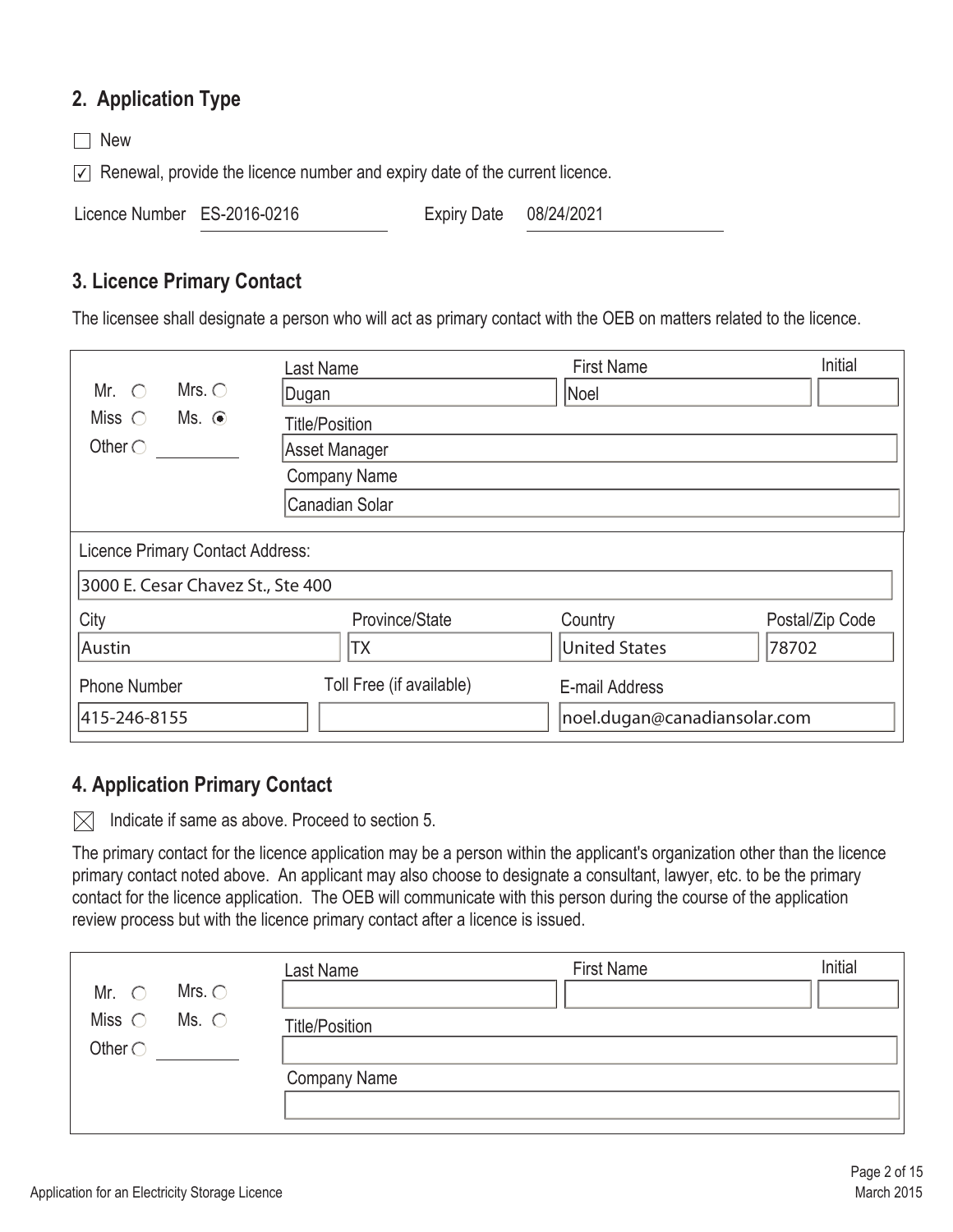| <b>Application Primary Contact Address:</b> |                          |                |                 |
|---------------------------------------------|--------------------------|----------------|-----------------|
| City                                        | Province/State           | Country        | Postal/Zip Code |
| <b>Phone Number</b>                         | Toll Free (if available) | E-mail Address |                 |

#### **5. Trade Names**

The electricity storage licence authorizes the licensee to conduct business using the name under which the licence is held (i.e. the applicant's legal name). It also provides for the use of trade names by the licensee.

Does the applicant intend to use trade names?

 $\Box$  Yes, provide a list of trade names the applicant intends to use in the space provided below.

 $\sqrt{\phantom{a}}$  No, proceed to section 6.

### **6. Applicant's Licensing Status and History**

(a) Has the applicant, an affiliate of the applicant, or an associated entity (e.g., a partnership or limited partnership), ever been licensed by the OEB? (The *Business Corporations Act* definition for affiliate can be found at www.e-laws.gov.on.ca)

 $\overline{\phantom{0}}$   $\sqrt{\ }$  Yes, provide details of current and expired licences in the table below.

 $\Box$  No, proceed to 6(b).

| Licensee Name             | Relation to the Applicant<br>(e.g., applicant itself, affiliate, partneretc.) | Licence Number |
|---------------------------|-------------------------------------------------------------------------------|----------------|
| Ellwood Energy Storage LP | affliliate                                                                    | ES-2016-0216   |
|                           |                                                                               |                |
|                           |                                                                               |                |
|                           |                                                                               |                |
|                           |                                                                               |                |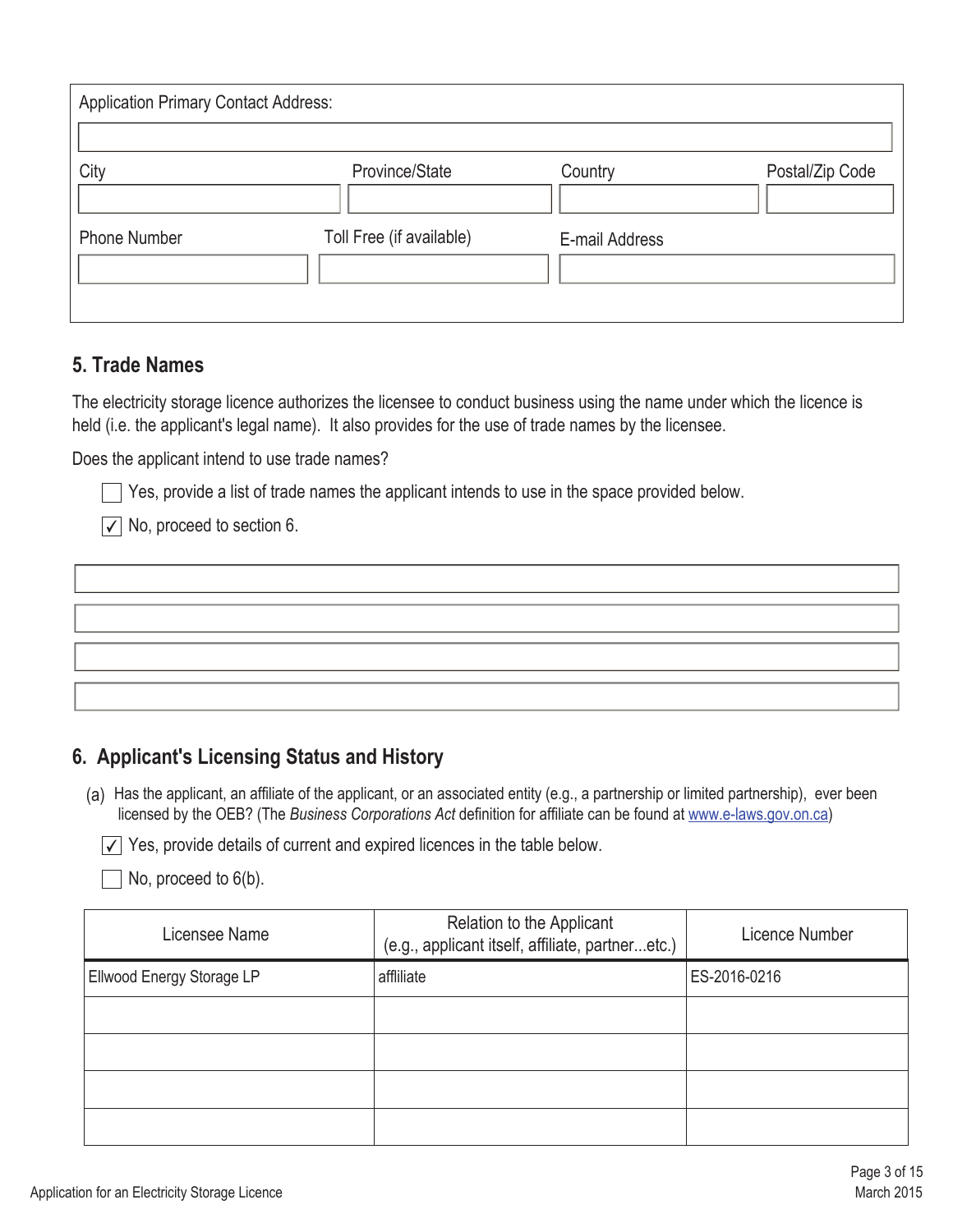(b) Does the applicant, an affiliate of the applicant, or an associated entity have any other application(s) before the OEB?

Yes, provide details in the table below.

 $\sqrt{\phantom{a}}$  No, proceed to 6(c).

| <b>Applicant Name</b> | Relationship to this Applicant | Type of Application | <b>OEB File Number</b> |
|-----------------------|--------------------------------|---------------------|------------------------|
|                       |                                |                     |                        |
|                       |                                |                     |                        |
|                       |                                |                     |                        |

Has the applicant, an affiliate of the applicant, or an associated entity ever undertaken energy sector activity in any (c) other jurisdiction within North America?

 $\Box$  Yes, provide details in the table below.

✔ No

| Company Name | Relation to the Applicant | Jurisdiction | <b>Business Activity</b> | Name of Licensing Body<br>and Licence/Registration<br>No. (if applicable) |
|--------------|---------------------------|--------------|--------------------------|---------------------------------------------------------------------------|
|              |                           |              |                          |                                                                           |
|              |                           |              |                          |                                                                           |
|              |                           |              |                          |                                                                           |

#### **7. Key Individuals**

In the table below, identify all key individuals associated with the applicant's business. Key individuals include sole proprietors, each partner, all officers and directors of a corporation, all shareholders with 10% or more of the equity shares of a corporation, managers, and any other individuals with a beneficial interest.

| Name of Key Individual | Title/Position within Applicant's Business (or identify<br>company if not the Applicant's Business) |
|------------------------|-----------------------------------------------------------------------------------------------------|
|                        |                                                                                                     |
|                        |                                                                                                     |
|                        |                                                                                                     |
|                        |                                                                                                     |
|                        |                                                                                                     |
|                        |                                                                                                     |
|                        |                                                                                                     |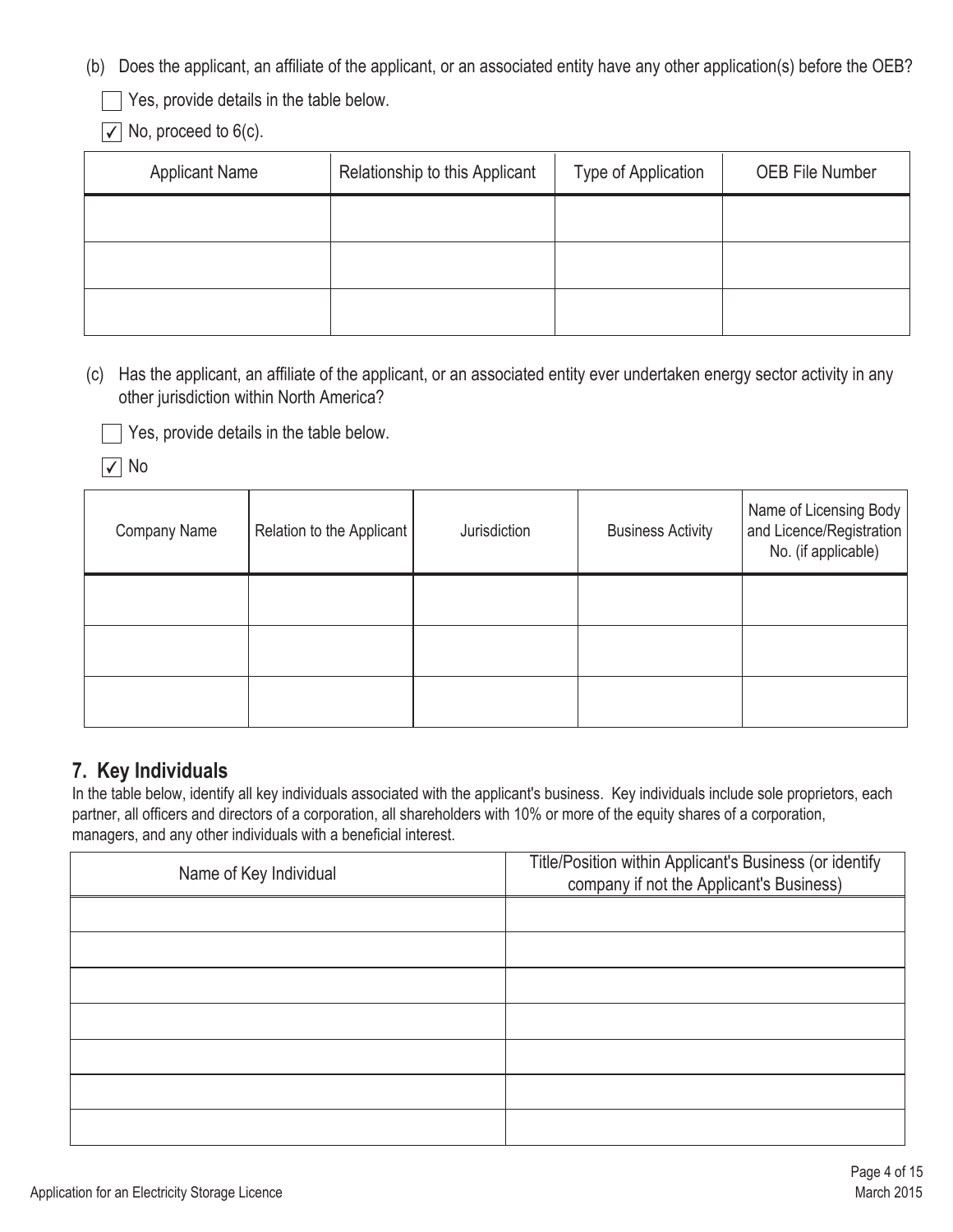#### **8. Intended Services and Markets**

(a) The OEB Act defines "ancillary services" as services necessary to maintain the reliability of the IESO controlled grid, including frequency control, voltage control, reactive power, and operating reserve services. Does the applicant intend to sell electricity or ancillary services into the IESO administered market?

Does the applicant intend to settle with an electricity distributor for the electricity injected into the distribution (b) system in accordance with the retail settlement system?

| Yes, please identify the electricity distributor |  |
|--------------------------------------------------|--|
| $\sqrt{N}$                                       |  |

(c) Does the applicant intend to sell electricity to another person?

If yes, is this person a consumer (i.e., a person who uses, for the person's own consumption, electricity that the person did not generate)?

TYes. The applicant may require a retailer licence. The application form can be found at www.oeb.ca ✔ No

### **9. Facility Description**

Is the applicant applying to be licensed for more than one facility?

| Yes, please make a copy of sections 9, 10 and 11 for each facility and provide information for each facility<br>No<br>$\sqrt{}$ |
|---------------------------------------------------------------------------------------------------------------------------------|
| Storage Type                                                                                                                    |
| <b>Flywheel</b>  <br><b>Compressed Air</b><br>Battery<br>$\sqrt{}$                                                              |
|                                                                                                                                 |
| Installed Capacity _________ MW                                                                                                 |
| Number of Units                                                                                                                 |
| If the applicant is selling ancillary services, please describe:                                                                |
|                                                                                                                                 |
|                                                                                                                                 |
| Facility name:                                                                                                                  |
| <b>Facility Address:</b>                                                                                                        |
|                                                                                                                                 |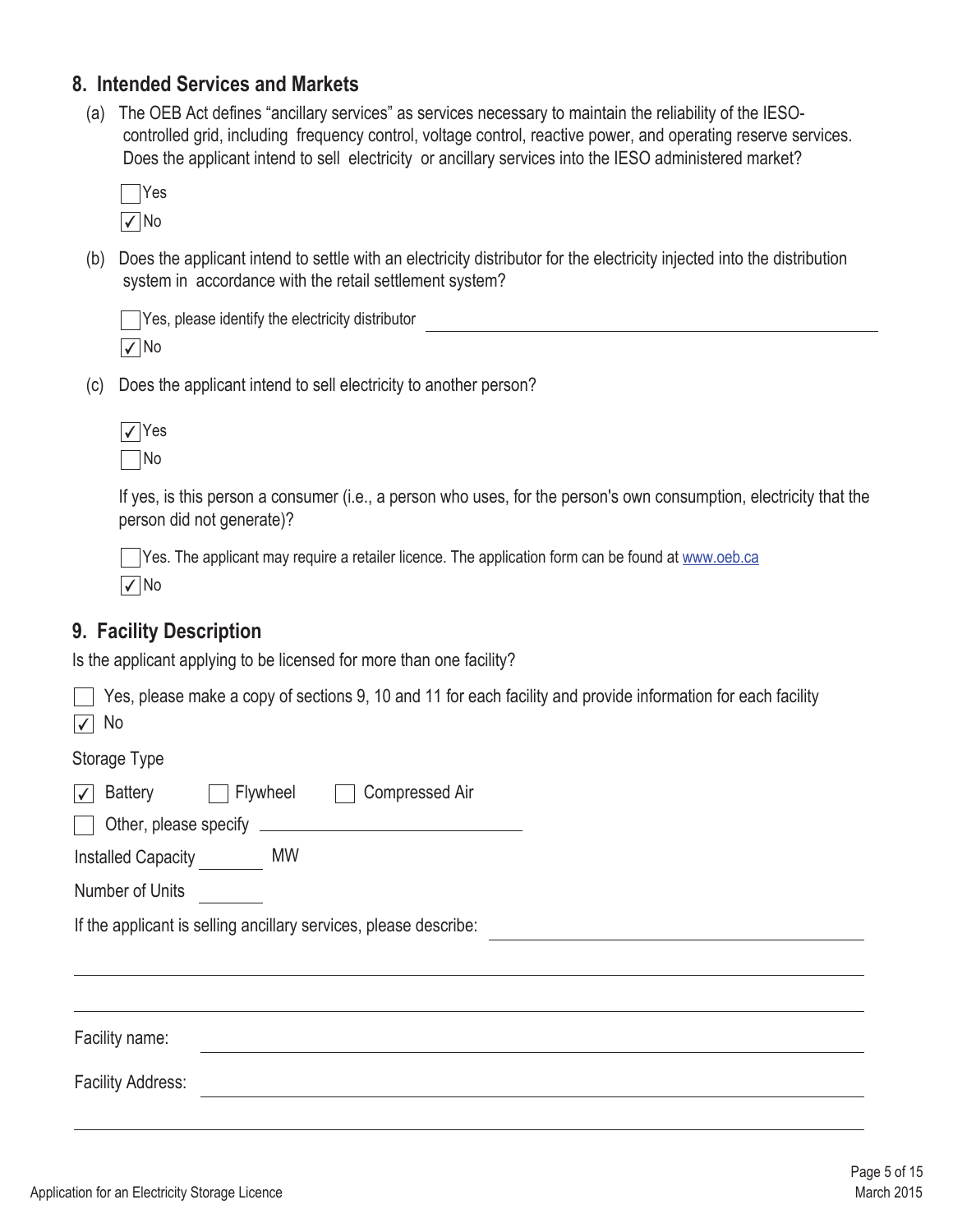|  |  | Licence Responsibility/Qualification Sought |  |
|--|--|---------------------------------------------|--|
|--|--|---------------------------------------------|--|

|  |  | $\sqrt{ }$ Owner and Operator |
|--|--|-------------------------------|
|--|--|-------------------------------|

Owner Only. Please identify operator

□ Operator Only. Please identify owner

If the applicant is applying for only one of the two qualifications, please provide information on the status of the other qualification. The information should include confirmation as to whether or not the person or entity seeking the other qualification is licensed; if licensed, please provide the licence number and, if not, indicate when an application for the other qualification will be filed with the OEB.

#### **10. Facility History and Status**

Is the facility in commercial service?

- $\triangledown$  Yes, proceed to section 10(a)
- No, proceed to section 10(b) or 10(c) as applicable.
- (a) Existing Facility in Commercial Service When did this facility achieve commercial operation? Feb 25, 2019 Is the applicant the original owner and operator?
	- ✔ Yes
	- No, identify previous owner and operator: <u>contract and contract and contract and contract and contract and contract and contract and contract and contract and contract and contract and contract and contract and contract a</u>
- (b) New Facility

Has facility construction commenced?

- Yes
- ✔ No

What is the expected commercial in service date? \_\_\_\_\_\_\_\_\_\_\_\_\_\_\_\_\_\_\_\_\_\_\_\_\_\_\_\_\_\_\_

(c) Existing Facility **NOT** in Commercial Service

What is the expected commercial in service date? \_\_\_\_\_\_\_\_\_\_\_\_\_\_\_\_\_\_\_\_\_\_\_\_\_\_\_\_\_\_\_

Please provide a list of all other regulatory approvals required (e.g. environmental, municipal, etc.). Please identify the status of each approval.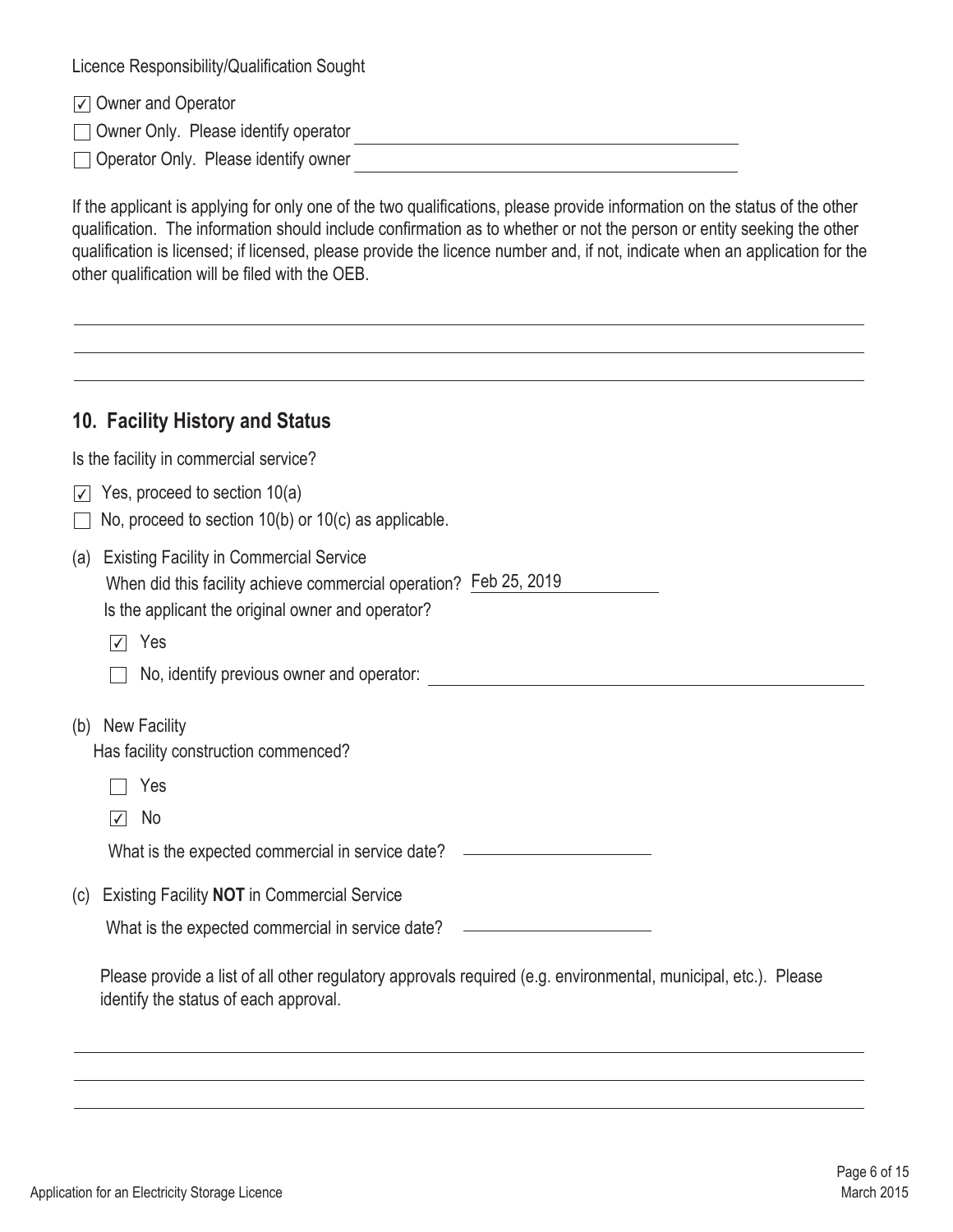### **11. Connection**

What is the voltage at the perimeter of the applicant's property from the output of the storage facility?

- $\overline{\vee}$  50 kV or less, proceed to section 11(a)
- $\Box$  greater than 50 kV, proceed to section 11(b)
- The OEB Act defines a "distribution system" as a system for distributing electricity, and includes any structures, (a) equipment or other things used for that purpose. "Distribute", with respect to electricity, means to convey electricity at voltages of 50 kV or less.

Describe the existing or future distribution system from the output of the storage facility to the connection point with the electricity distributor or to the connection point with the transmission system (e.g., length of line, transformers, etc.).

|                     | Does (or will) the applicant own and/or operate the distribution system?                                                                                                      |
|---------------------|-------------------------------------------------------------------------------------------------------------------------------------------------------------------------------|
| Yes<br>$\checkmark$ |                                                                                                                                                                               |
|                     | No, identify the owner and/or operator of the distribution system                                                                                                             |
|                     | If yes, does the applicant own and/or operate the distribution system only for the purpose of conveying electricity<br>from the storage facility to the IESO-controlled grid? |
| Yes                 |                                                                                                                                                                               |
|                     | No, describe the purpose of the distribution system                                                                                                                           |

Does (or will) the distribution system connect the storage facility to an electricity distributor?

| $\Box$ Yes, identify the electricity distributor |
|--------------------------------------------------|
|--------------------------------------------------|

- $\Box$  No, proceed to section 11(b)
- The OEB Act defines a "transmission system" as a system for transmitting electricity, and includes any (b) structures, equipment or other things used for that purpose. "Transmit", with respect to electricity, means to convey electricity at voltages of more than 50 kV.

Describe the existing or future transmission system from the output of the storage facility or applicant's distribution system to the connection point with the transmission network (e.g., length of line, transformers, etc.).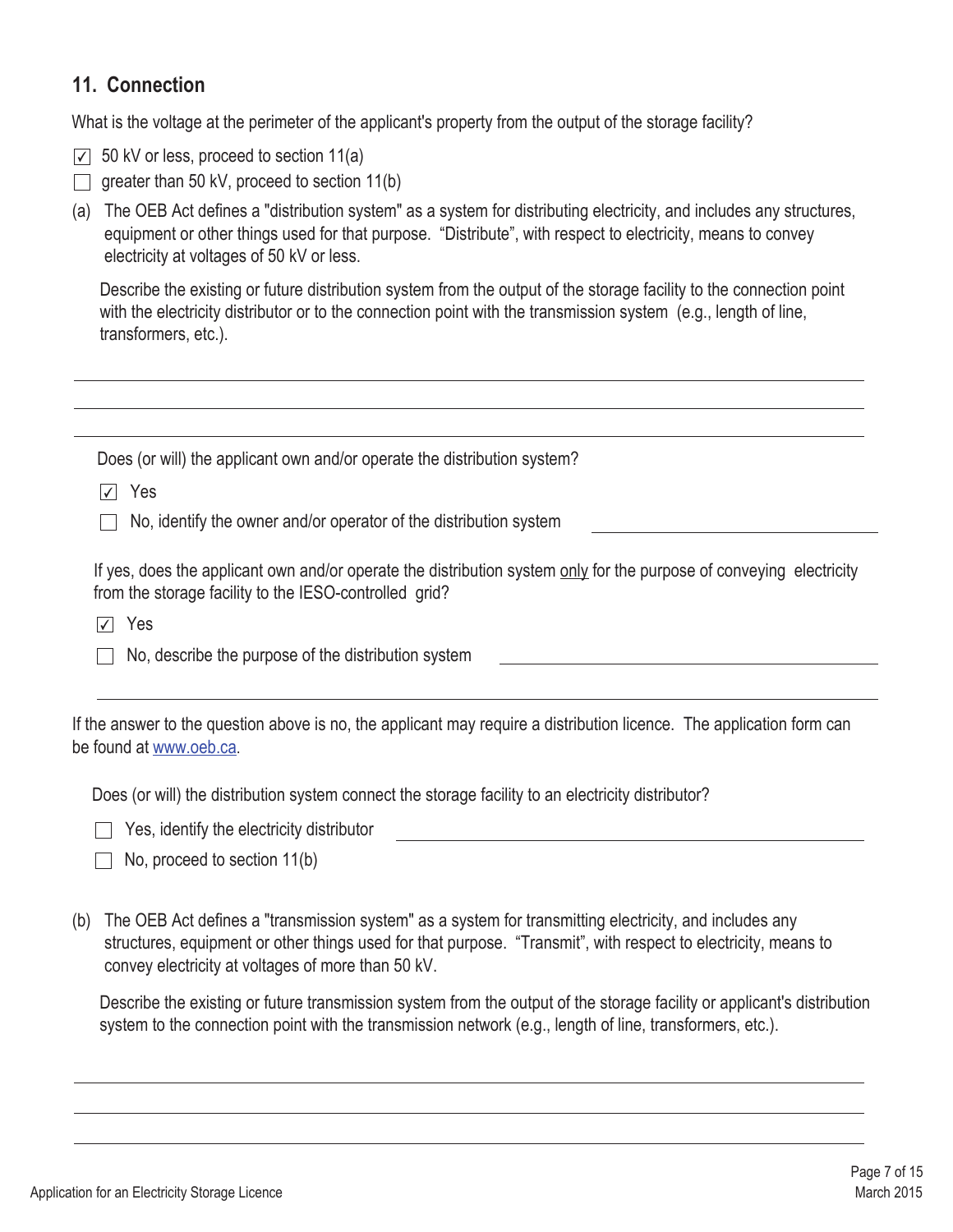Does (or will) the applicant own and/or operate the transmission system?

✔ Yes

 $\Box$  No, identify the owner and/or operator of the transmission system

If yes, does the applicant own and/or operate the transmission system only for the purpose of conveying electricity from the storage facility to the IESO-controlled grid?

✔ Yes

 $\Box$  No, describe the purpose of the transmission system

If the answer to the question above is no, the applicant may require a transmission licence. The application form can be found at www.oeb.ca.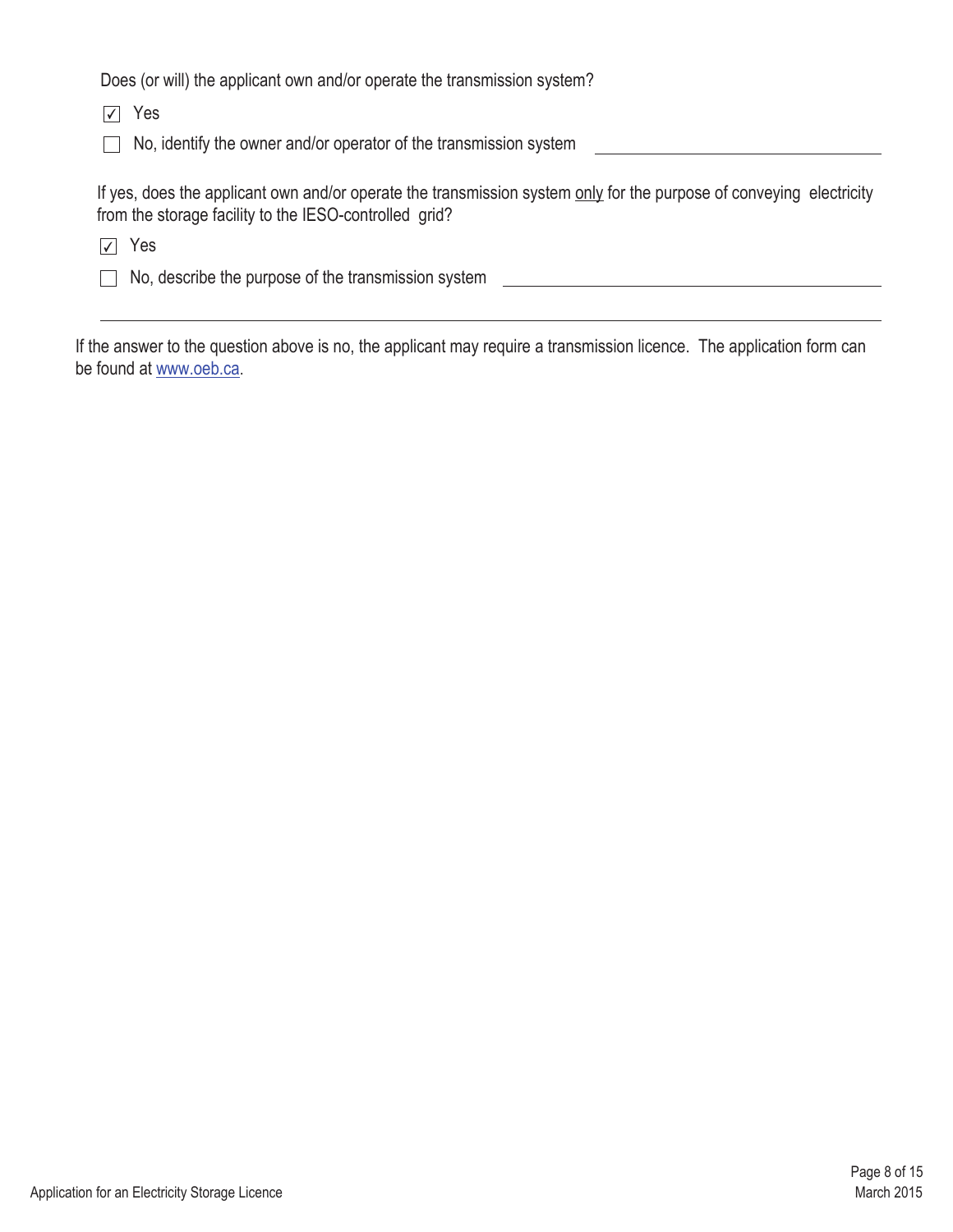## **17. Notice**

The OEB is authorized, under section 4.14 of the OEB Act, to collect personal information for the purpose of carrying out its duties and exercising its powers under the OEB Act or any other Act.

 The information provided both on this form and attached to this form is being collected by the OEB for the purpose of determining whether the applicant is qualified to receive the licence for which it is applying.

 In order to verify the information on this form and/or determine whether the applicant is qualified to receive the licence for which it is applying, it may be necessary for the OEB to collect additional information from some or all of the following sources: federal, provincial/state, or municipal governments; licensing bodies; law enforcement agencies; credit bureaus; and banks. Only information relevant to the application or the OEB's determination of the application will be collected by the OEB.

The public official who can answer questions about the collection of the information is:

 Board Secretary Ontario Energy Board P.O Box 2319 2300 Yonge Street, 27<sup>th</sup> Floor Toronto, ON M4P 1E4

Tel: 416-481-1967 or 1-888-632-6273

 Applicants are reminded that the OEB is subject to the *Freedom of Information and Protection of Privacy Act* (FIPPA). FIPPA addresses circumstances in which the OEB may, upon request, be required to release information that is in its custody or under its control, and generally prohibits the OEB from releasing personal information. "Personal Information" has the meaning given to it under FIPPA.

### **18. Certification and Acknowledgement**

- (a) I certify that the information contained in this application and in the documents provided are true and accurate.
- (b) I understand and acknowledge that, as a licensee, I must provide information as the OEB may require from time to time.
- (c) I understand and acknowledge that the issuance of an electricity storage licence does not guarantee registration with the IESO or connection to a transmission or distribution system.

| <b>Print Name of Key Individual</b> | Signature of Key Individual | Date |
|-------------------------------------|-----------------------------|------|
|                                     |                             |      |

**If the applicant is a sole proprietor, he/she must sign.** 

**If the applicant is a corporation, a person with authority to bind the corporation must sign.** 

**If the applicant is a partnership, a partner with authority to sign on behalf of the partnership must sign.**